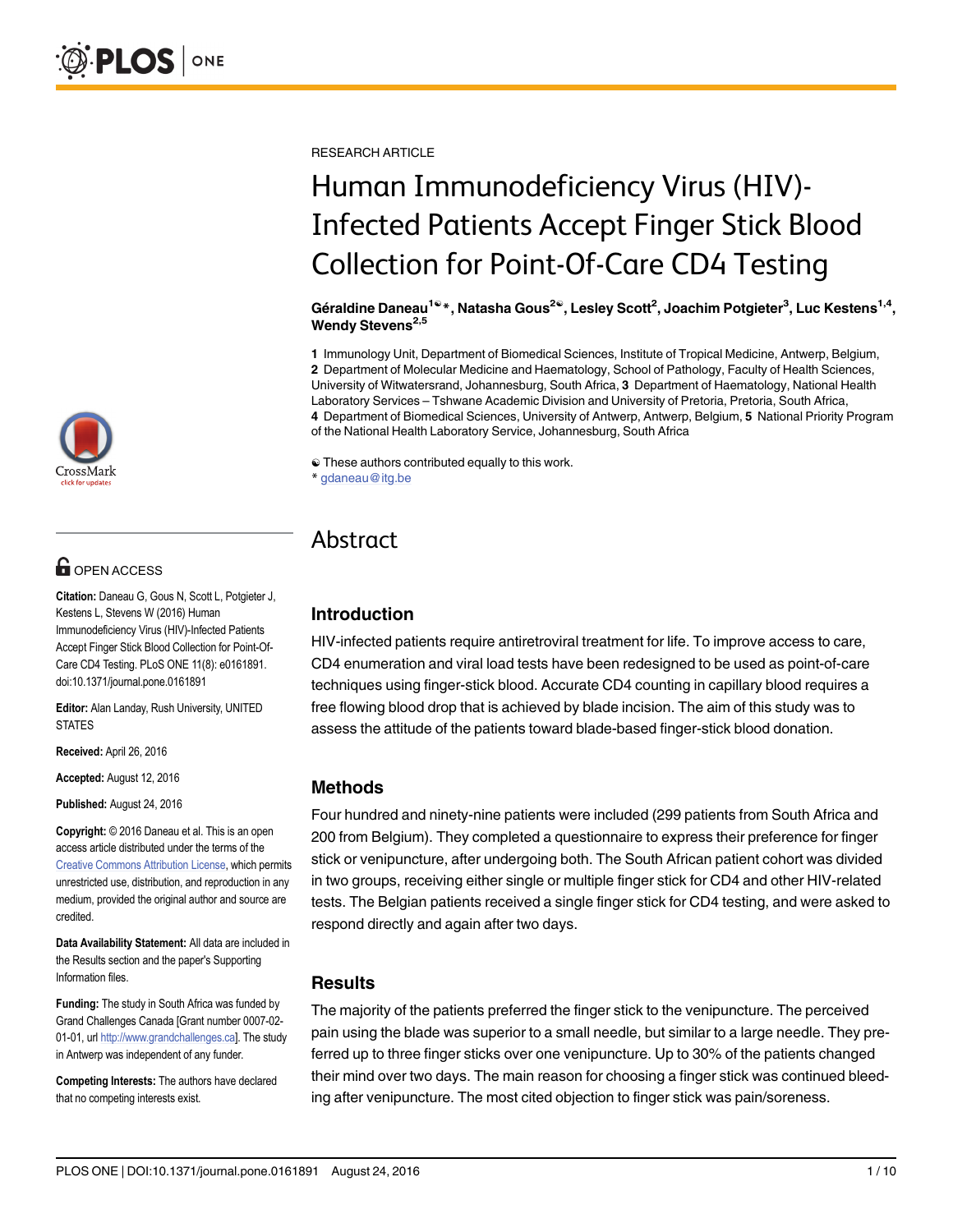# <span id="page-1-0"></span>Conclusion

Patient perceptions support the implementation of donating capillary blood with bladebased finger stick during CD4 point-of-care testing.

# Introduction

Human immunodeficiency virus (HIV) infects 35 million people worldwide [[1](#page-8-0)]. Availability and safety of antiretroviral treatment (ART) has increased over the years. However, only 36% of HIV-infected people in low- and middle-income countries are receiving ART, and the World Health Organization (WHO) expects an additional 11 million people eligible for treat-ment by increasing the threshold of treatment initiation from 350 to 500 CD4 cells/mm<sup>3</sup> [[2](#page-8-0)]. In the future, all HIV-seropositive patients will be treated as early as diagnosed with HIV, through the "Test and treat" strategy. While this approach will no longer use the CD4 counts for treatment eligibility, the implementation on worldwide scale seems far from now [[2](#page-8-0)]. However, with the scale up of viral load testing, CD4 cell enumeration is already becoming less utilized to monitor ART [[3\]](#page-8-0). Fortunately, the development of Point-of-care (POC) testing for CD4 has expanded services to patients in remote areas, and has been shown to decrease patient pretreatment loss-to-follow-up as CD4 results are known immediately [\[4](#page-8-0)]. POC technologies are designed to be used outside of a central laboratory, and typically do not require cold chain transport of reagents, or a stable electricity or water supply [\[5\]](#page-8-0). POC testing is designed to be simple thus allowing health care workers like nurses and physicians with a basic training and no prior laboratory experience to perform testing on minimally invasive specimen types such as finger stick/capillary blood [[6\]](#page-8-0). Capillary sampling from the finger is less invasive and requires less skill than obtaining a sample via venipuncture, and the required collected blood volume is smaller. However, collecting capillary blood for CD4 counting is different than for instance for HIV diagnosis, malaria or glucose testing. The CD4 count in a blood drop should be equivalent to the CD4 count in venous blood, and therefore requires a larger stick, creating a slice using a 1.5 mm blade instead of a needle, to allow blood to flow more freely [\[7](#page-8-0)]. Moreover, collection and wound handling should be done with care to limit exposure of the healthcare worker to infectious blood.

Recommendations for POC testing for large-scale implementation programs are based on practical aspects, but mostly overlook patient acceptance, mainly/especially when multiple tests are required. Indeed, the ART treatment and monitoring guidelines, including the 2015 South African treatment guidelines, propose multiple assays for ART initiation, including monitoring drug toxicity [[3;](#page-8-0)[8\]](#page-9-0).

Patient preferences comparing finger stick with venipuncture have been investigated for repeated use applications, like determining blood immunosuppressant concentration in transplanted patients, or International Normalized Ratio (INR) in anticoagulant therapy [[9](#page-9-0)–[12](#page-9-0)]. In all these studies, patients preferred finger stick over venipuncture. Diabetic patients perceived the discomfort of a finger-stick as similar to venipuncture, both with a high satisfaction rate [\[13](#page-9-0)]. Patient's preference for finger stick or venipuncture has never been investigated in the case of CD4 testing or similar blade incision.

In this study, we investigate whether patients presenting for a CD4 test and other HIV related tests would prefer venipuncture or a finger stick, or even multiple finger sticks in the case of multiple POC testing.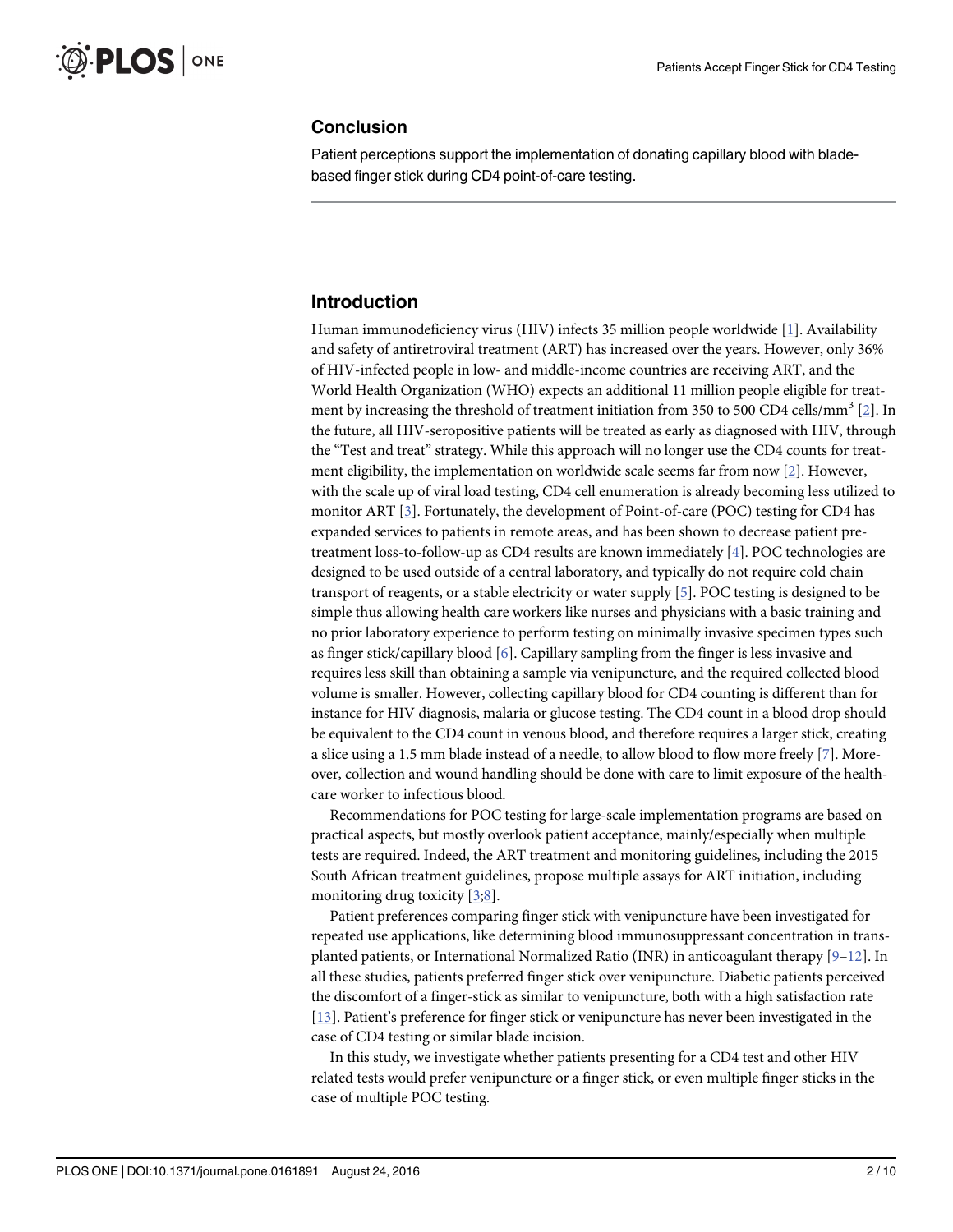# Material and Methods

During the evaluations of a POC CD4 instrument (not shown here), we added a questionnaire to be completed by the patients to obtain feed-back on their finger stick experience. Patients were enrolled at two study sites: the Comprehensive Care Management and Treatment clinic (CCMT) at Tshwane District Hospital in Pretoria, South Africa, and the HIV clinic at the Institute of Tropical Medicine (ITM) in Antwerp, Belgium, when visiting for ART initiation/monitoring, with a requested CD4 enumeration. Questionnaires in all applied languages are available as Supportive Information.

In Tshwane (Pretoria), the study was divided in two groups. One group of 150 patients had multiple POC testing performed by a single finger stick using a selected lancet due to the amount of blood it produces from the blade (Pima CD4 testing lancet), namely the Sarstedt Safety lancet (Sarstedt Group) (Group 1). A second finger stick was only performed if insufficient blood was available to complete all the POC tests requested. The second group of 150 patients had multiple POC testing performed, each POC test on a separate finger stick (needle and blade based lancets) based on respective standard operating procedures with manufacturer recommended lancets (Group 2) (see Table 1). The doctor requested the test repertoire as per national treatment guidelines at the time of the study, and trained study staff collected finger stick specimens, and performed POC testing in a designated POC testing room. A venipuncture specimen was also sent to the laboratory as per standard of care and for clinical decision making. After the finger stick and venipuncture, the nurse completed a short questionnaire to evaluate the patient's experience of finger stick blood collection. Feedback from the two POC study nurses was also obtained post-study to gain insight on their experience of performing multiple versus single finger sticks for POC testing on patients.

In Antwerp, 200 patients were enrolled. Besides routine venipuncture, finger stick was performed with the BD Microtainer contact-activated lancet 2.0 mm depth x 1.5 mm blade (Becton Dickinson, Plymouth, UK). Patients were immediately asked to complete the questionnaire (available in Dutch, French, and English) post-finger stick. In addition, they were given a second questionnaire to be completed two days after the finger stick, or later when all symptoms would have disappeared, and either return the questionnaire during their next visit to the clinic or send it back by recipient-paid post; a study code linked the two questionnaires from each patient. On both questionnaires, they could thick one or more reasons for their choice, and add comments.

Both Tshwane and Antwerp study nurses performing the finger stick shared their experience with a verbal feed-back session.

Statistics were performed with MedCalc Version 10.0.2.0, applying Chi-square test to compare the different answers between groups. Percentages are shown with two significant digits.

Studies were respectively approved by the University of the Witwatersrand Human Research Ethics Committee (protocol number M120143), and by the Institutional Review

Table 1. Lancets used for multiple POC during study in Tshwane, as recommended by the respective manufacturers of the POC test.

| <b>Testing group</b> | Lancet used                         | <b>Lancet Specifications</b>      | <b>Parameter</b>          |
|----------------------|-------------------------------------|-----------------------------------|---------------------------|
| Group 1 and 2        | Sarstedt safety lancet              | 1.6mm depth x 1.5mm <b>blade</b>  | CD4 count                 |
| Group 2              | HemoCue safety lancet               | 2.25mm depth x 23G (large) needle | Haemoglobin               |
| Group 2              | Roche Accu-Chek Softclix Pro lancet | 1.7mm depth x 28G (small) needle  | <b>ALT</b> and creatinine |

ALT = Alanine aminotransferase

doi:10.1371/journal.pone.0161891.t001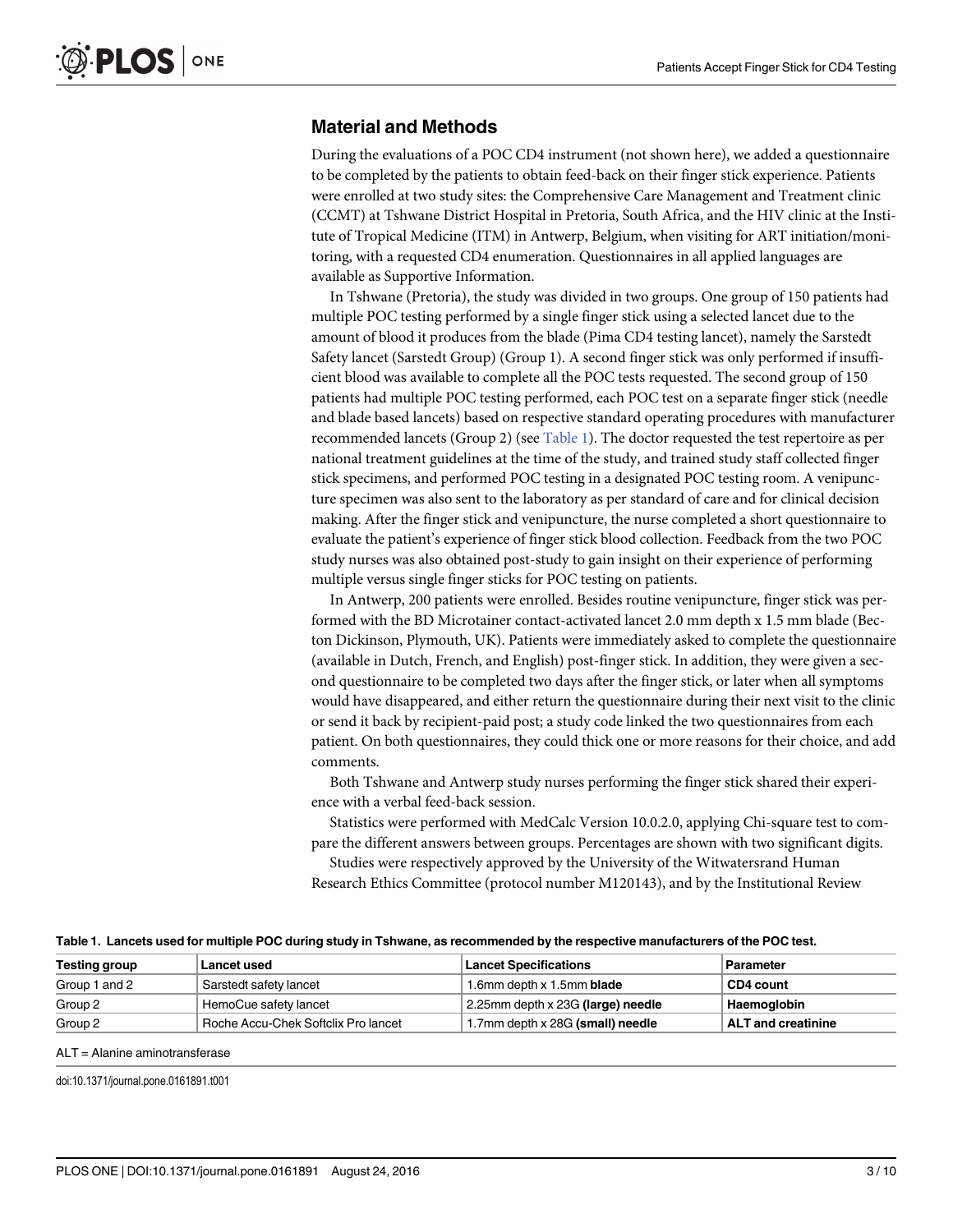<span id="page-3-0"></span>Board of ITM and the Ethical Committee at University of Antwerp Hospital (protocol number B300201420409), and all patients signed an informed consent form.

# **Results**

# Patient experience of multiple finger sticks

Of the 299 patients who answered the questionnaire in Tshwane, 149 had a single finger stick (by blade) for multiple POC tests (group 1), and 150 had multiple finger sticks (needle and blade-based lancets; group 2). Patients in the second group had up to 6 finger sticks performed, as reported previously  $[14]$ .

A summary of the patient responses to the questions asked by the study nurse are shown in Table 2. The perceptions after the finger stick were similar between the first and the second group, and with an equal proportion of patients experiencing pain in the finger following finger stick. In both groups, a minority of patients felt that finger stick was worse than venipuncture  $(p = 0.002$  in group one;  $p < 0.0001$  in group two). In the second group, the pain was reported

| Table 2. Responses to questionnaire in Tshwane from patients who gave a venipuncture blood sample after a single (group 1) or after multiple |  |
|----------------------------------------------------------------------------------------------------------------------------------------------|--|
| (group 2) finger sticks.                                                                                                                     |  |

| <b>Question asked</b>                                                     | <b>Responses</b>                                                                | <b>First group: Single</b><br>Finger stick [n (%)] | Second group: Multiple Finger<br>sticks $[n (%)]$ |             |             |                        |
|---------------------------------------------------------------------------|---------------------------------------------------------------------------------|----------------------------------------------------|---------------------------------------------------|-------------|-------------|------------------------|
| How does your finger feel after the finger<br>stick? $*$                  | Fine                                                                            | 71 (54%)                                           | 80 (53%)                                          |             |             |                        |
|                                                                           | Sore                                                                            | 59 (45%)                                           | 70 (47%)                                          |             |             |                        |
|                                                                           | Don't know                                                                      | $1(0.8\%)$                                         | $0(0\%)$                                          |             |             |                        |
| Was having a finger stick worse than<br>having blood taken from your arm? | Yes                                                                             | 34 (29%)                                           | 35 (23%)                                          |             |             |                        |
|                                                                           | <b>No</b>                                                                       | 70 (47%)                                           | 78 (52%)                                          |             |             |                        |
|                                                                           | Felt the same                                                                   | 43 (29%)                                           | 36 (24%)                                          |             |             |                        |
|                                                                           | Don't know                                                                      | 2(1.3%)                                            | 1(0.7%)                                           |             |             |                        |
| Please rate the pain level from the finger<br>sticks you received. †      |                                                                                 | Single lancet (CD4)                                | CD <sub>4</sub>                                   | Hb          | <b>ALT</b>  | Cr                     |
|                                                                           | $1 = no$ pain                                                                   | 30 (20%)                                           | 45<br>(42%)                                       | 48<br>(43%) | 68<br>(58%) | 80<br>(59%)            |
|                                                                           | $2 = minimal$                                                                   | 105 (71%)                                          | 54<br>(50%)                                       | 44<br>(39%) | 36<br>(31%) | 42<br>(31%)            |
|                                                                           | $3 =$ mild                                                                      | 12(8.2%)                                           | 9<br>(8.3%)                                       | 21<br>(19%) | 14<br>(12%) | 12<br>$(8.9\%)$        |
|                                                                           | $4 =$ severe                                                                    | $0(0\%)$                                           | $0(0\%)$                                          | $0(0\%)$    | $0(0\%)$    | $\mathbf{1}$<br>(0.7%) |
| Which statement is the most correct to<br>you?‡                           | I would prefer having x1 finger stick before<br>having blood taken from my arm  | 97 (66%)                                           | 16 (11%)                                          |             |             |                        |
|                                                                           | I would prefer having x2 finger sticks before<br>having blood taken from my arm | 51 (35%)                                           | 43 (31%)                                          |             |             |                        |
|                                                                           | I would prefer having x3 finger sticks before<br>having blood taken from my arm | $0(0\%)$                                           | 76 (54%)                                          |             |             |                        |
|                                                                           | I prefer blood taken from my arm                                                | $0(0\%)$                                           | 6(4.3%)                                           |             |             |                        |

CD4 = CD4 T cell enumeration (with blade); Hb = haemoglobin (with large needle); ALT = Alanine aminotransferase (with small needle); n = 149 patients for first group and 150 for second group; some questions were not answered by participants, reducing number of answers:

 $*$  n = 131 for first group;

 $<sup>†</sup>$  n = 147 for first group, and 108 for CD4, 113 for Hb, 118 for ALT, and 135 for Cr for second group;</sup>

 $\pm$  n = 148 for first group and 141 for second group.

doi:10.1371/journal.pone.0161891.t002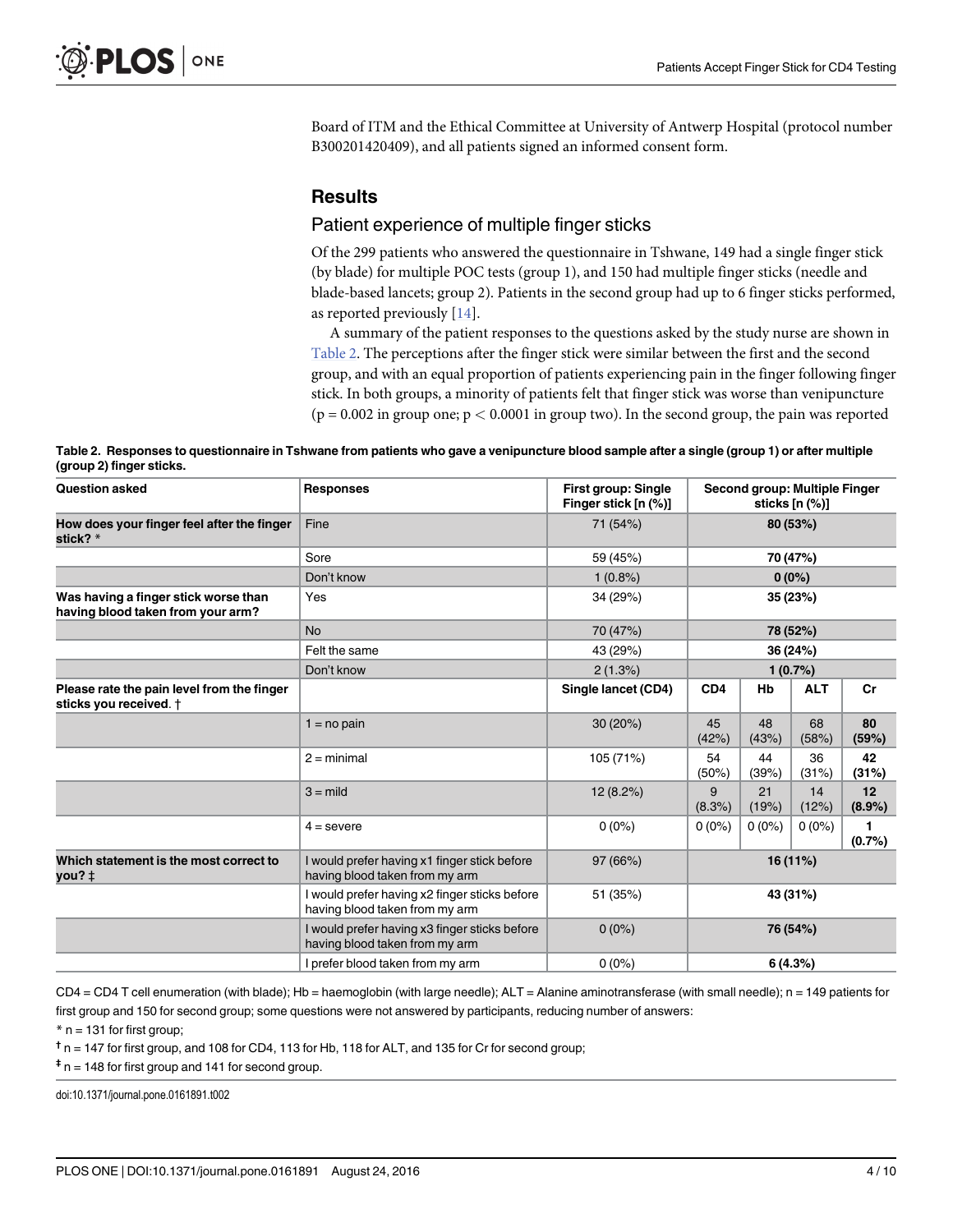<span id="page-4-0"></span>



Fig 1. Pain levels experienced by the patients in the single and multiple finger stick groups, for the different lancets used. CD4 = CD4 T cell enumeration (with blade); Hb = haemoglobin (with large needle); ALT = Alanine aminotransferase (with small needle);  $Cr =$  creatinine (with small needle);  $n = 149$  patients for single and 150 for multiple finger stick groups.

doi:10.1371/journal.pone.0161891.g001

differently for the different lancets used ( $p = 0.0064$ ) (Fig 1). Specifically, when comparing lancets, the CD4 Sarstedt lancet (blade), which performs a finger slice, was reported as being more painful (p = 0.0063) than the Roche Accu-Chek Softclix Pro system (small needle), and similar to the Hemocue Safety lancet (large needle) ( $p = 0.055$ ). Interestingly, the pain reported after receiving finger stick by blade (for CD4) was lower in the multiple finger stick group (group 2) than in the single finger stick group (group 1) ( $p = 0.0008$ ). Finally, patients who had experienced multiple finger sticks would prefer to have up to three finger sticks instead of a venipuncture performed for blood collection, while patients receiving only one finger stick would limit the advantage to one or two sticks ( $p < 0.0001$ ).

# Patient perception of finger stick over time

Of 200 patients in Antwerp who completed the questionnaire immediately after blood collection (single stick for CD4), 119 (60%) completed a second questionnaire after two or more days following the finger stick to re-assess their preference. The median age of the participants was 46 years (range 19–83 years), and 70.5% were male. The large majority completed the first questionnaire in Dutch (74.5%), followed by French (15.5%) and then English (10.0%). A similar distribution was obtained for patients who completed both questionnaires (82.4% Dutch, 8.4% French, 9.2% English,  $p > 0.05$ ). More patients preferred a finger stick over venipuncture  $(77 [38.5\%] vs 51 [25.5\%], p = 0.0074)$  whereas a similar proportion of patients  $(71 [36.5\%])$ had no preference.

Only 54% (69/128) of patients who indicated a preference for either finger stick or venipuncture provided reasons for their preference ( $Fig 2$ ). The main reason to prefer either a finger stick or venipuncture was perception of pain. In addition, finger stick was reported by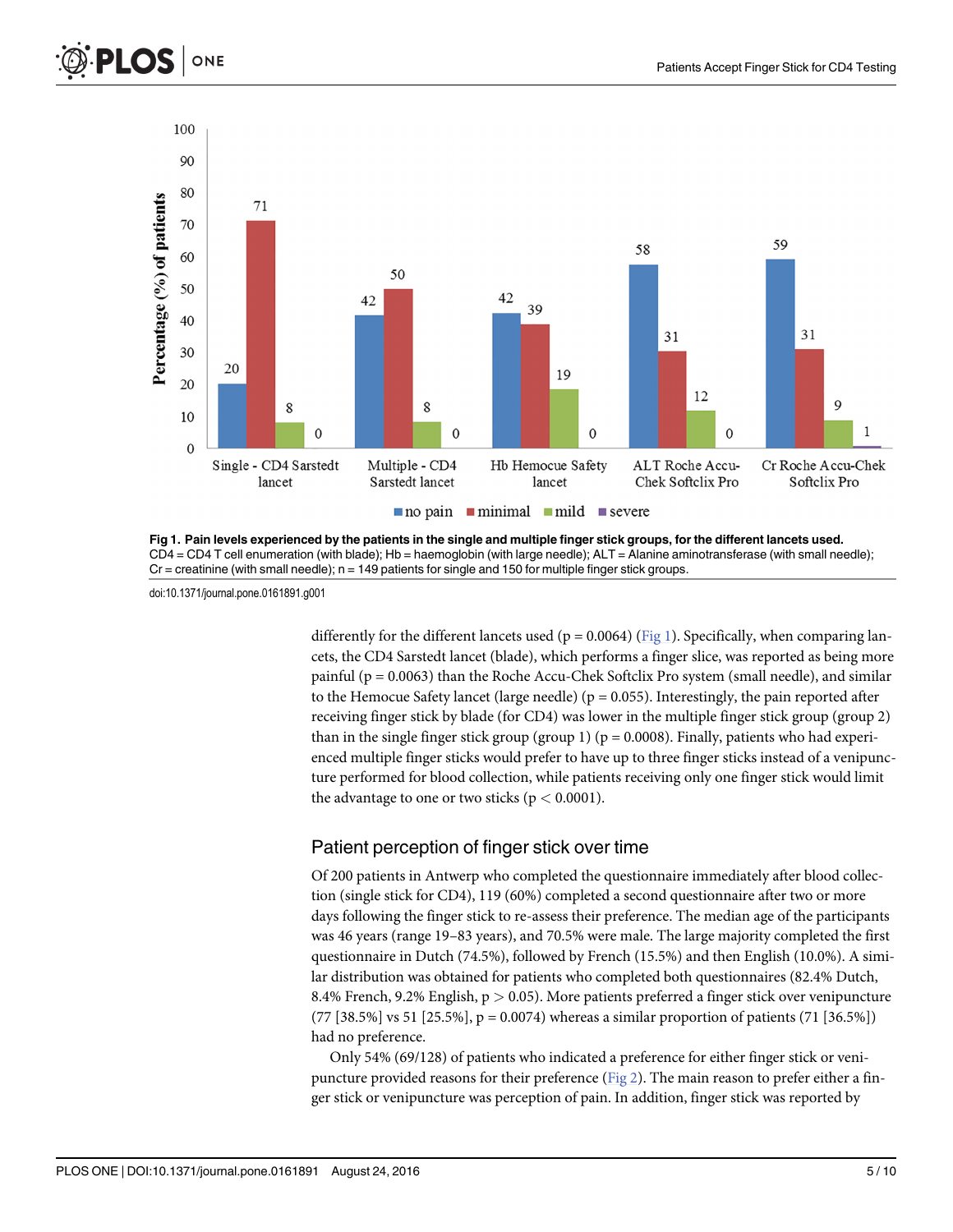<span id="page-5-0"></span>



[Fig 2. R](#page-4-0)easons provided by 69 patients for their preference. Preference for either finger stick (left,  $n = 41$ ) or venipuncture (right,  $n = 28$ ) blood collection, immediately post-finger stick. Numbers are absolute number of patients mentioning that reason.

doi:10.1371/journal.pone.0161891.g002

patients as being an easier method to obtain a blood sample, with some individual comments explaining that finger prick was "quick" or "simple", or, on the contrary, that their veins are difficult to find.

Interestingly, 30% (36/119) of the patients changed their mind after two days, with similar switches from finger to venous and vice versa. For patients who switched their preference from finger stick to venipuncture, pain was given as the major reason. The reason for patients switching preference from venipuncture to finger stick was continued bleeding after venipuncture. Continued bleeding after finger stick was also the major reason to acquire a preference for venipuncture for patients who first had no preference for either. All reported reasons are summarized in Table 3.

Globally, the pain after finger stick lasted more than 2 hours for 12 out of 28 patients mentioning the duration, while only one out of 16 patients reported pain 2 hours after venipuncture  $(p = 0.027)$ . In addition, wound bleeding lasted longer after a finger stick than after venipuncture: 16 out of 28 reported continued bleeding 5 minutes or even longer after the finger stick whereas 2 patients out of 13 reported continued bleeding 5 minutes after venipuncture  $(p = 0.03)$ .

# Nurses experience of performing a finger stick

The three Antwerp study nurses had a preference for venipuncture blood collection as they perceived they were more exposed to infectious blood from patients by taking a blood sample

| <b>Change from</b>  | То                  | n changes | n with reason(s) | Pain | <b>Bleeding</b> | Easy sampling | Visible wound/annoying tape |
|---------------------|---------------------|-----------|------------------|------|-----------------|---------------|-----------------------------|
| <b>Finger stick</b> | Venipuncture        |           |                  |      |                 |               |                             |
|                     | No preference       |           |                  | 3    |                 |               |                             |
| Venipuncture        | <b>Finger stick</b> |           |                  |      |                 |               |                             |
|                     | No preference       |           |                  |      |                 |               |                             |
| No preference       | <b>Finger stick</b> | 6         |                  |      |                 |               |                             |
|                     | Venipuncture        |           |                  | 2    |                 |               |                             |

Table 3. Reasons mentioned by the 36 patients in Antwerp who changed their preference after 2 days.

doi:10.1371/journal.pone.0161891.t003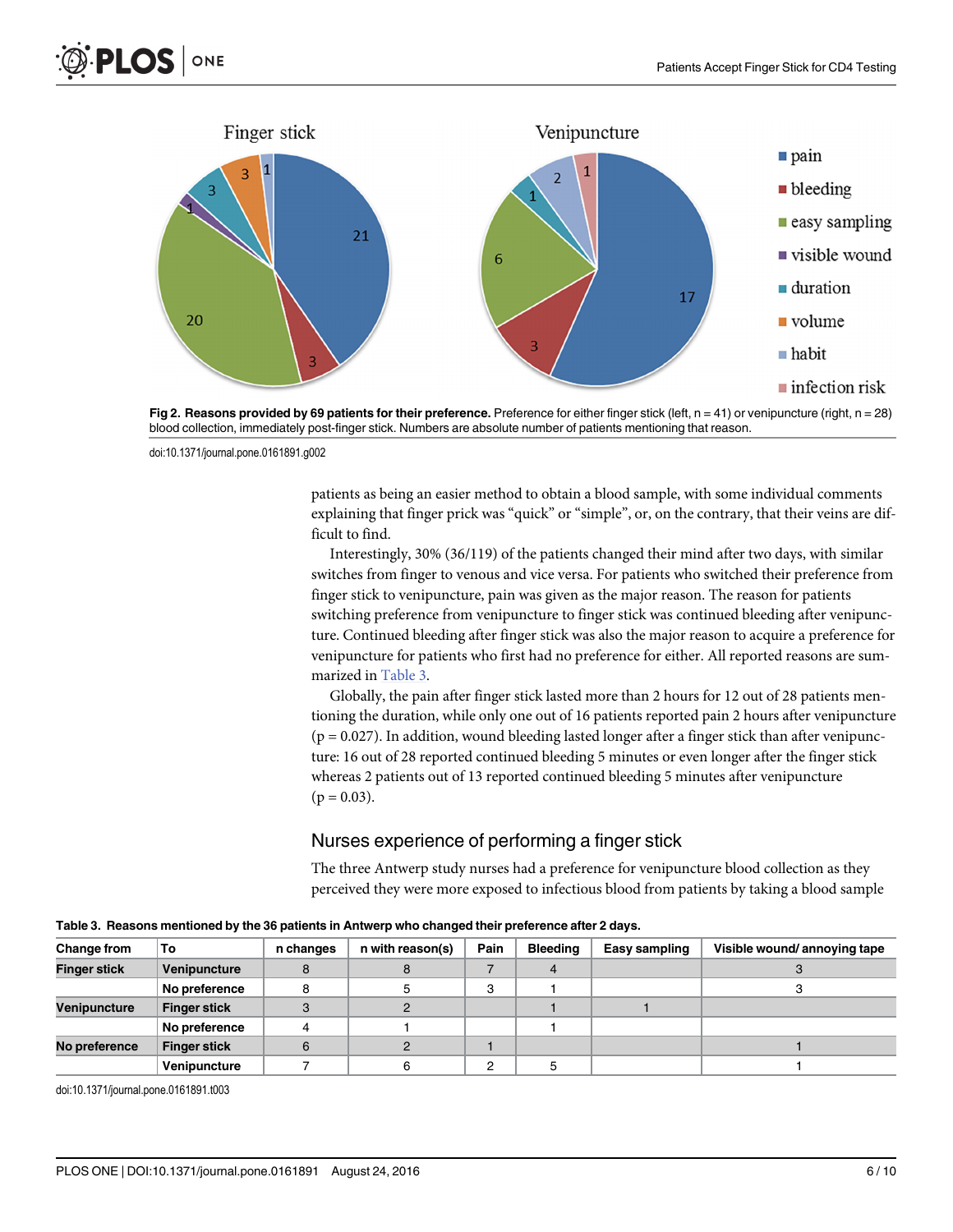<span id="page-6-0"></span>by finger stick than by venipuncture. Indeed, finger stick leads to external bleeding, while venipuncture captures blood directly in the tube, and only syringe removal is considered a risk exposure. While the wound is on the hands rather than in the elbow pit, nurses were also concerned about peer contamination in case of wound reopening and bleeding, mainly for patients who work with their hands. In addition, they felt it took longer to take a finger stick blood specimen than venous blood as it was not yet a routine well-practiced procedure in this environment (no exact duration measured).

The two South African study nurses indicated that the single and multiple finger stick arms were practical to perform in terms of collecting blood and performing the POC testing in between, in comparison to venipuncture. However, both nurses experienced that single finger sticks were noticeably easier and less time consuming, as multiple finger sticks took longer to perform, led to more bleeding requiring more gauze and plasters, and were visibly more uncomfortable for the patients. The risk of exposure to infected blood of the healthcare worker and the risk of specimen cross contamination was also higher with multiple finger sticks as the nurses had to change gloves and clean the instrument and work surfaces more frequently during the day. The South African study nurses indicated that patients were very willing to participate regardless of whether they would receive single or multiple finger sticks, as their health and obtaining immediate results were of primary importance.

# **Discussion**

South Africa has the largest ART treatment program in the world with almost 3 million people with HIV receiving treatment [[15](#page-9-0)]. Those numbers are expected to increase as this represented a coverage of less than 50% of the HIV-infected patients eligible for ART according to the 2013 WHO guidelines  $[1;3;16]$  $[1;3;16]$  $[1;3;16]$  $[1;3;16]$  $[1;3;16]$ . ART initiation involves a combination of assays and would require a multi-disciplinary approach if POC instruments were introduced. Our study results are in support of the ongoing process of implementing finger stick, as the majority of patients would prefer a finger stick over venipuncture to give a blood specimen. If POC CD4 counting is combined with other finger stick tests, still more than 50% of the patients in Tshwane preferred multiple finger sticks over venipuncture. As finger stick is already performed during HIV counselling and testing (HCT), those patients were familiar with the approach of capillary blood sampling. Patients in Antwerp were also more in favour of a finger stick than of venipuncture, despite the fact that pain and bleeding were worse after a finger stick than after venipuncture. Moreover, the majority of patients stuck to their preference after a few days, so their first impressions were not modified by any long-lasting effects. This follow-up study with a high response rate was possible thanks to our stable patient cohort, and the ongoing advocacy to promote the involvement of patients in research. The patient population in the Antwerp clinic is diverse, with around half of the patients (56%) born with Belgian nationality, a quarter from Sub-Saharan Africa (26%), and some from Asia (4%) (cohort data 2013). These proportions might vary in our study, as 75% of the participants answered the questionnaire in Dutch, the official regional language, meaning they have lived in the region for at least a number of years, while immigrants usually speak French or English with the nurses. This diversity broadens our results to different culture perspectives.

Frequent and life-long monitoring through blood tests is not specific to HIV patients. Follow-up of immunosuppressive drug concentration in transplanted patients, INR in case of anti-coagulant therapy, or glucose levels for diabetic patients have already applied finger stick to collect blood, including at home by the patient himself/herself with direct measurement or sending dried blood spots (DBS) to a laboratory  $[12,17,18]$ . The use of needle-based finger stick rather than venipuncture was accepted by most patients  $[9-12]$  $[9-12]$  $[9-12]$  $[9-12]$  $[9-12]$ . Nevertheless, we showed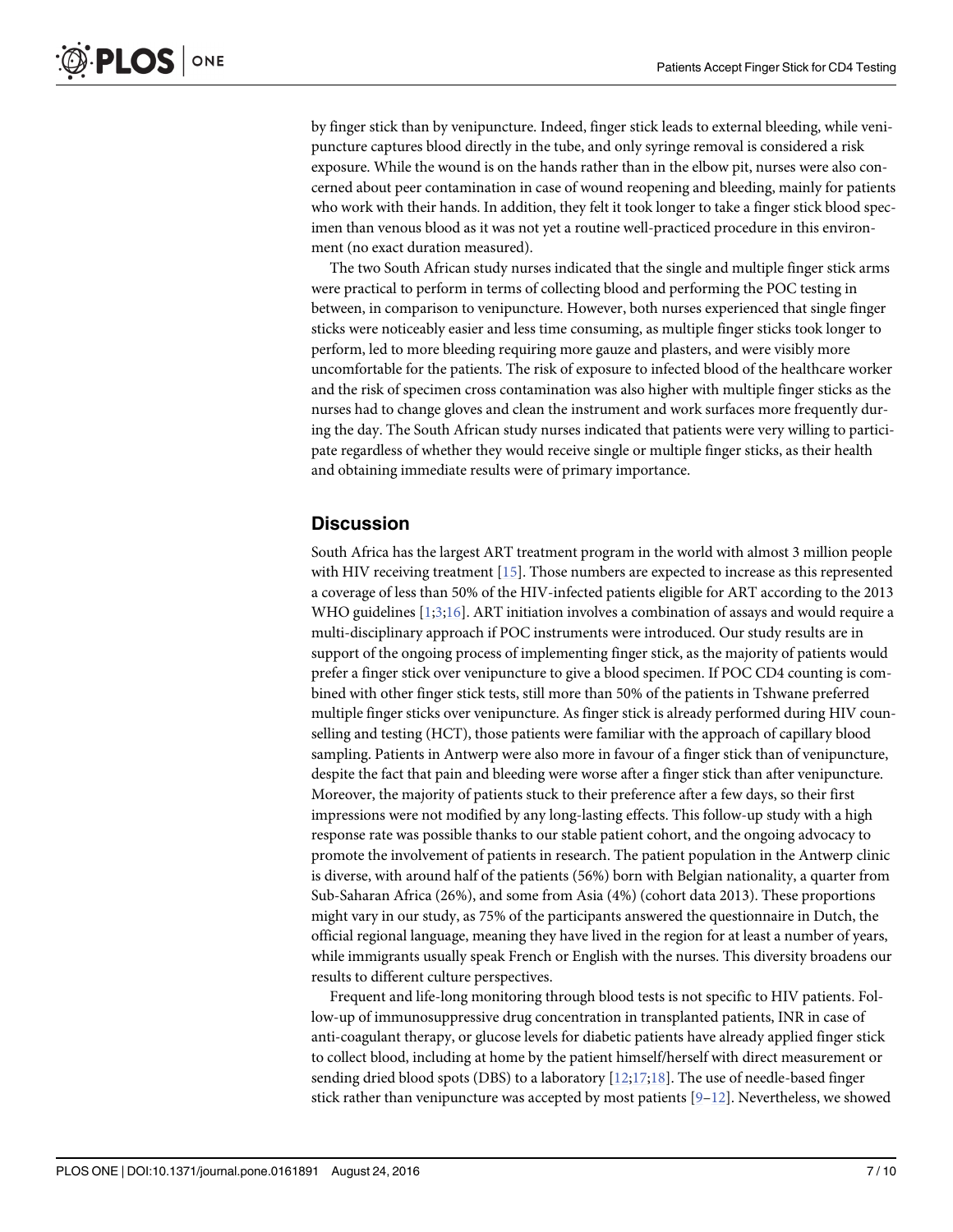<span id="page-7-0"></span>that the pain level was not satisfactory for all patients, so we may also need to investigate alternatives, such sticking in the forearm, which previously appeared to be less painful for both adults and children with diabetes [\[19;20\]](#page-9-0). However, accuracy of blood collection at a different body site should then be further investigated, and be applicable for blood collection in cartridges. The finger stick at home is hardly applicable for CD4 count, as the whole blood should be measured directly or within the 2 hours with the current POC technologies (Pima CD4, Alere; FACSPresto, BD Biosciences). Nevertheless, it could be developed for HIV patients receiving anti-retroviral treatment to follow their viral load or the drug concentrations by sending dried blood spots to a laboratory [\[21\]](#page-9-0).

Patient's opinions bring an additional element of discussion around finger stick versus venipuncture, strengthening the idea that a finger stick is less invasive. Finger stick can be applied in settings where no phlebotomist is present, while training of staff for taking blood from a finger stick may be easier than for venipuncture. In addition, the capillary blood sample is directly measured, while the venous sample has to be transferred to the disposable cartridge or appropriate testing material (usually done by a technician in a laboratory environment, using a pipette). On the contrary, the test precision and accuracy reported after finger stick for CD4 counting was reported to be slightly inferior in finger stick blood than in blood obtained by venipuncture in some settings [[22](#page-9-0)–[24](#page-9-0)]. Those parameters could be improved by better training of local staff, highlighting that finger stick for quantitative CD4 enumeration is not similar to finger stick blood for a thick smear (malaria) or for blood sugar measurements (diabetes). This was indeed the appreciation of our nurses, who did not feel comfortable with the different approach. Nurses or skilled persons who are going to perform the finger stick for CD4 testing should be properly trained to ensure test accuracy as well as biosafety and possibly decrease pain level.

In conclusion, the majority of patients are in favour of a finger stick for CD4 enumeration, rather than giving a blood sample via venipuncture, including for multiple POC tests. In addition, the diversity of the two population groups, from different countries, did not alter perception. These results support the increased use of capillary blood during POC testing outside the classic laboratory and/or clinic structure to facilitate roll-out in different settings.

# Supporting Information

[S1 File.](http://www.plosone.org/article/fetchSingleRepresentation.action?uri=info:doi/10.1371/journal.pone.0161891.s001) Questionnaire for group 1 in South Africa. Patients with single finger stick. (PDF)

[S2 File.](http://www.plosone.org/article/fetchSingleRepresentation.action?uri=info:doi/10.1371/journal.pone.0161891.s002) Questionnaire for group 2 in South Africa. Patients with multiple finger stick. (PDF)

[S3 File.](http://www.plosone.org/article/fetchSingleRepresentation.action?uri=info:doi/10.1371/journal.pone.0161891.s003) First questionnaire in Antwerp (English). For preference immediately after finger stick.

(PDF)

[S4 File.](http://www.plosone.org/article/fetchSingleRepresentation.action?uri=info:doi/10.1371/journal.pone.0161891.s004) First questionnaire in Antwerp (Dutch). For preference immediately after finger stick.

(PDF)

[S5 File.](http://www.plosone.org/article/fetchSingleRepresentation.action?uri=info:doi/10.1371/journal.pone.0161891.s005) First questionnaire in Antwerp (French). For preference immediately after finger stick.

(PDF)

[S6 File.](http://www.plosone.org/article/fetchSingleRepresentation.action?uri=info:doi/10.1371/journal.pone.0161891.s006) Second questionnaire in Antwerp (English). For preference two days after finger stick. (PDF)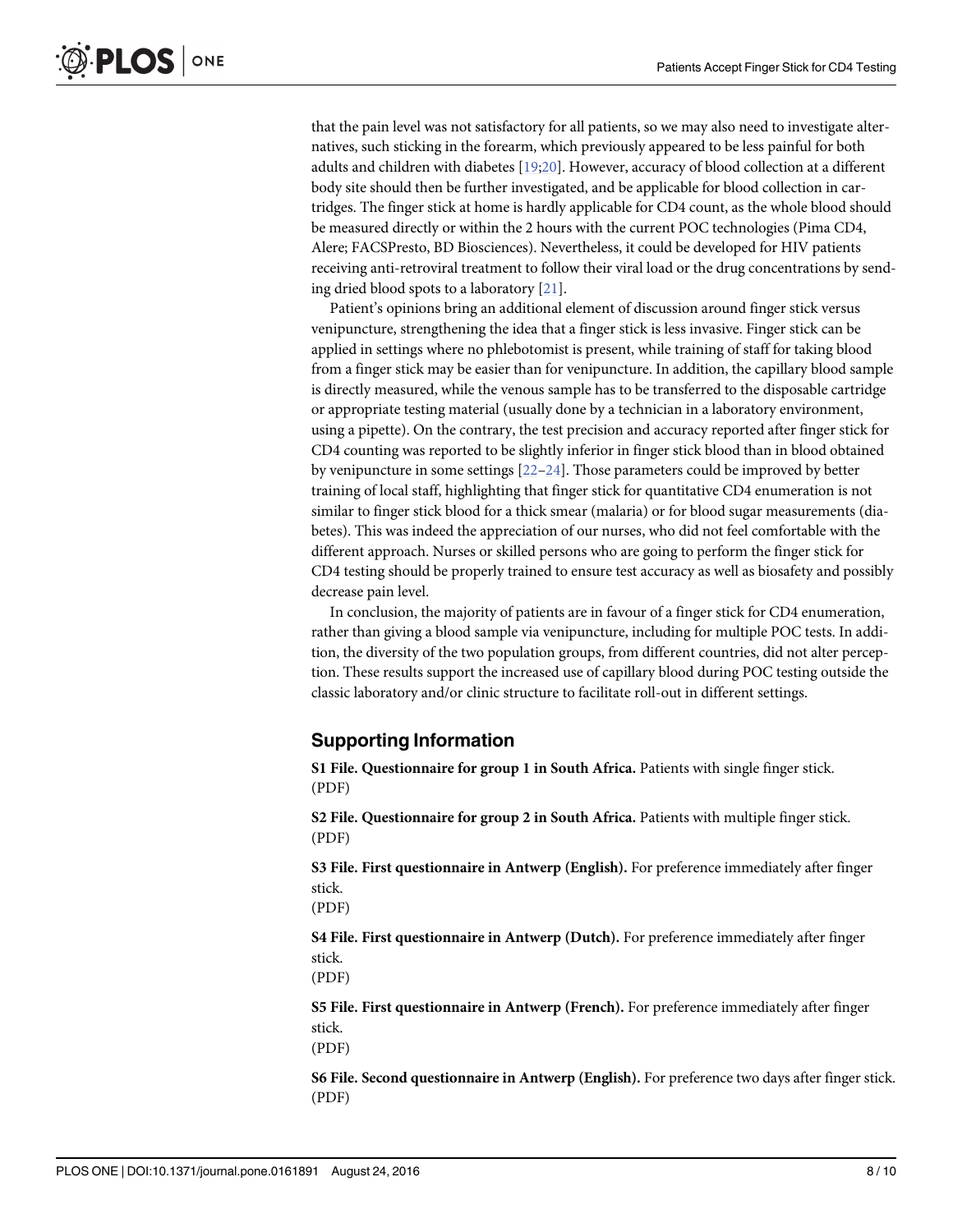<span id="page-8-0"></span>[S7 File.](http://www.plosone.org/article/fetchSingleRepresentation.action?uri=info:doi/10.1371/journal.pone.0161891.s007) Second questionnaire in Antwerp (Dutch). For preference two days after finger stick. (PDF)

[S8 File.](http://www.plosone.org/article/fetchSingleRepresentation.action?uri=info:doi/10.1371/journal.pone.0161891.s008) Second questionnaire in Antwerp (French). For preference two days after finger stick.

(PDF)

### Acknowledgments

We thank all participating patients and nurses for taking their time to collect and give their feed-back, in particular Sharon Enslin, Ronel Newman, and Lumka Ntabeni in South Africa, and Marina Cloetens, Michele Kinif and Kurt Van Lent in Belgium.

# Author Contributions

Conceptualization: GD NG LS JP LK.

Data curation: GD NG.

Formal analysis: GD NG LS.

Funding acquisition: JP WS.

Investigation: GD NG.

Methodology: GD NG LS JP LK.

Project administration: LS JP LK.

Resources: WS JP LK.

Supervision: LS WS JP LK.

Validation: GD NG.

Visualization: GD WS.

Writing – original draft: GD NG.

Writing – review & editing: GD NG LS JP WS LK.

#### References

- [1.](#page-1-0) World Health Organization. Global update on the health sector response to HIV. Geneva 2014.
- [2.](#page-1-0) UNAIDS. 90-90-90 An ambitious treatment target to help end the AIDS epidemic. Geneva 2014.
- [3.](#page-1-0) World Health Organization. 2013 Consolidated guidelines on the use of antiretroviral drugs for treating and preventing HIV infection. Geneva 2013.
- [4.](#page-1-0) Jani IV, Sitoe NE, Alfai ER, Chongo PL, Quevedo JI, Rocha BM, et al. Effect of point-of-care CD4 cell count tests on retention of patients and rates of antiretroviral therapy initiation in primary health clinics: an observational cohort study. Lancet 2011; 378:1572–9. doi: [10.1016/S0140-6736\(11\)61052-0](http://dx.doi.org/10.1016/S0140-6736(11)61052-0) PMID: [21951656](http://www.ncbi.nlm.nih.gov/pubmed/21951656)
- [5.](#page-1-0) Moore C. Point-of-care tests for infection control: should rapid testing be in the laboratory or at the front line? J Hosp Infect 2013; 85:1-7. doi: [10.1016/j.jhin.2013.06.005](http://dx.doi.org/10.1016/j.jhin.2013.06.005) PMID: [23916892](http://www.ncbi.nlm.nih.gov/pubmed/23916892)
- [6.](#page-1-0) Anderson DA, Crowe SM, Garcia M. Point-of-care testing. Curr HIV /AIDS Rep 2011; 8:31–7. doi: [10.](http://dx.doi.org/10.1007/s11904-010-0067-z) [1007/s11904-010-0067-z](http://dx.doi.org/10.1007/s11904-010-0067-z) PMID: [21184203](http://www.ncbi.nlm.nih.gov/pubmed/21184203)
- [7.](#page-1-0) MacLennan CA, van Oosterhout JJ, White SA, Drayson MT, Zijlstra EE, Molyneux ME. Finger-prick blood samples can be used interchangeably with venous samples for CD4 cell counting indicating their potential for use in CD4 rapid tests. AIDS 2007; 21:1643–5. PMID: [17630562](http://www.ncbi.nlm.nih.gov/pubmed/17630562)